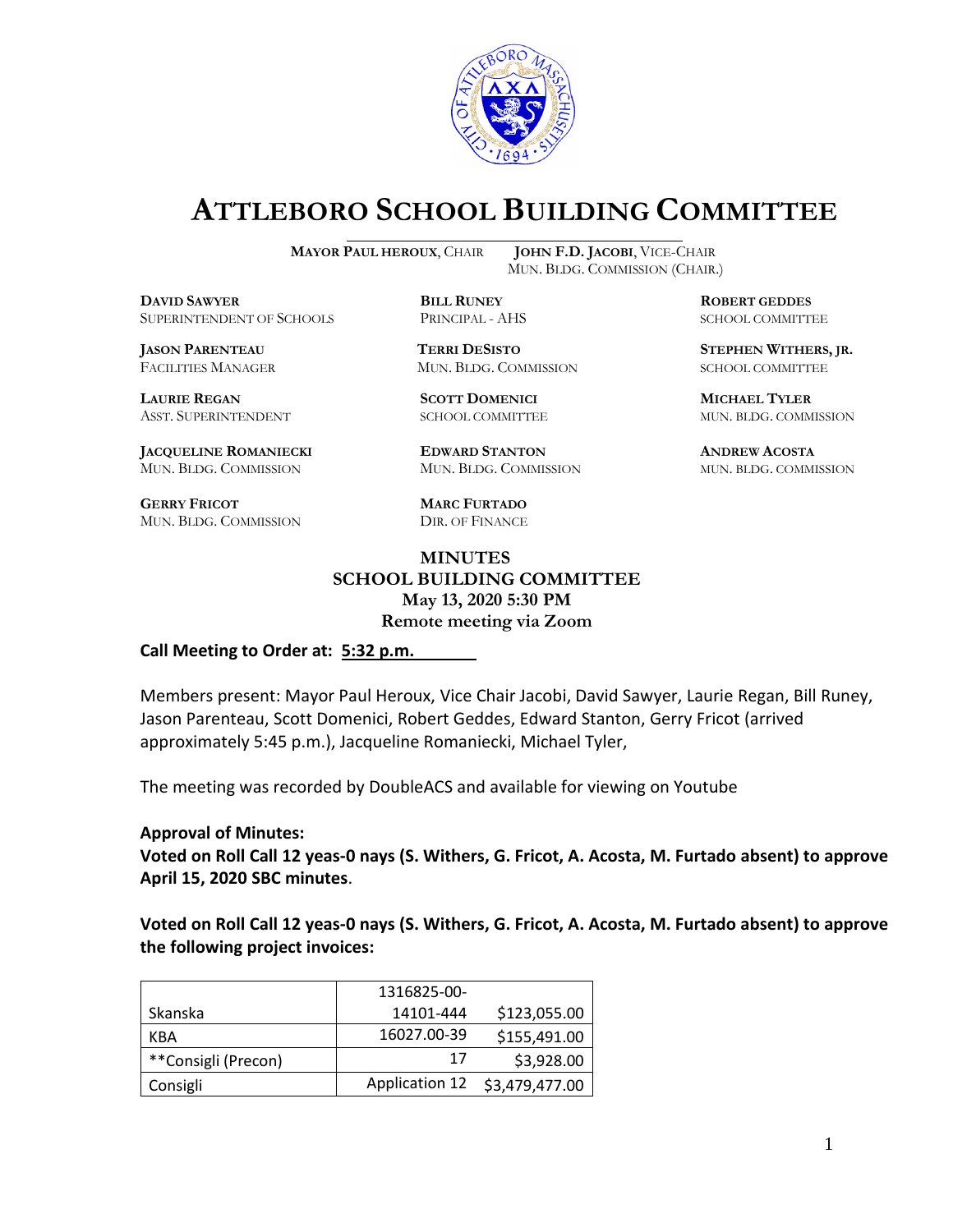| Briggs Engineering & | 215673         |
|----------------------|----------------|
| Testing              | \$7.871.00     |
| Total                | \$3,769,822.00 |

\*\*Asked SBC for approval to use additional preconstruction funds to pay for additional abatement on the existing high school roof. It would increase Consigli's preconstruction budget from \$325,000 to \$329,698. Motion approved.

### **Exterior Brick Discussion:**

Due to the Coronavirus, the brick manufacturer in PA has closed their plants indefinitely. They also decided not to manufacture the brick that was selected for the project. KBA has come back with an alternate brick selection as shown below. Appropriate to make a motion to accept the alternate brick. No cost difference. Concern about new brick selection matching the existing building as a lot of time was spent making the original selection. Also, a mockup is being erected on site that will be a larger representation. Idea was to compliment the adjacent schools, not to match. There is no change to the building – just another manufacturer that can match the brick already chosen. There is concern that colors of new brick are too different from the original submission. Holding off on the approval will impact the schedule. There is a different manufacturer for the bricks to be used for paving. Won't be procured until 2022. See brick photo and rendering of H.S. below for reference:

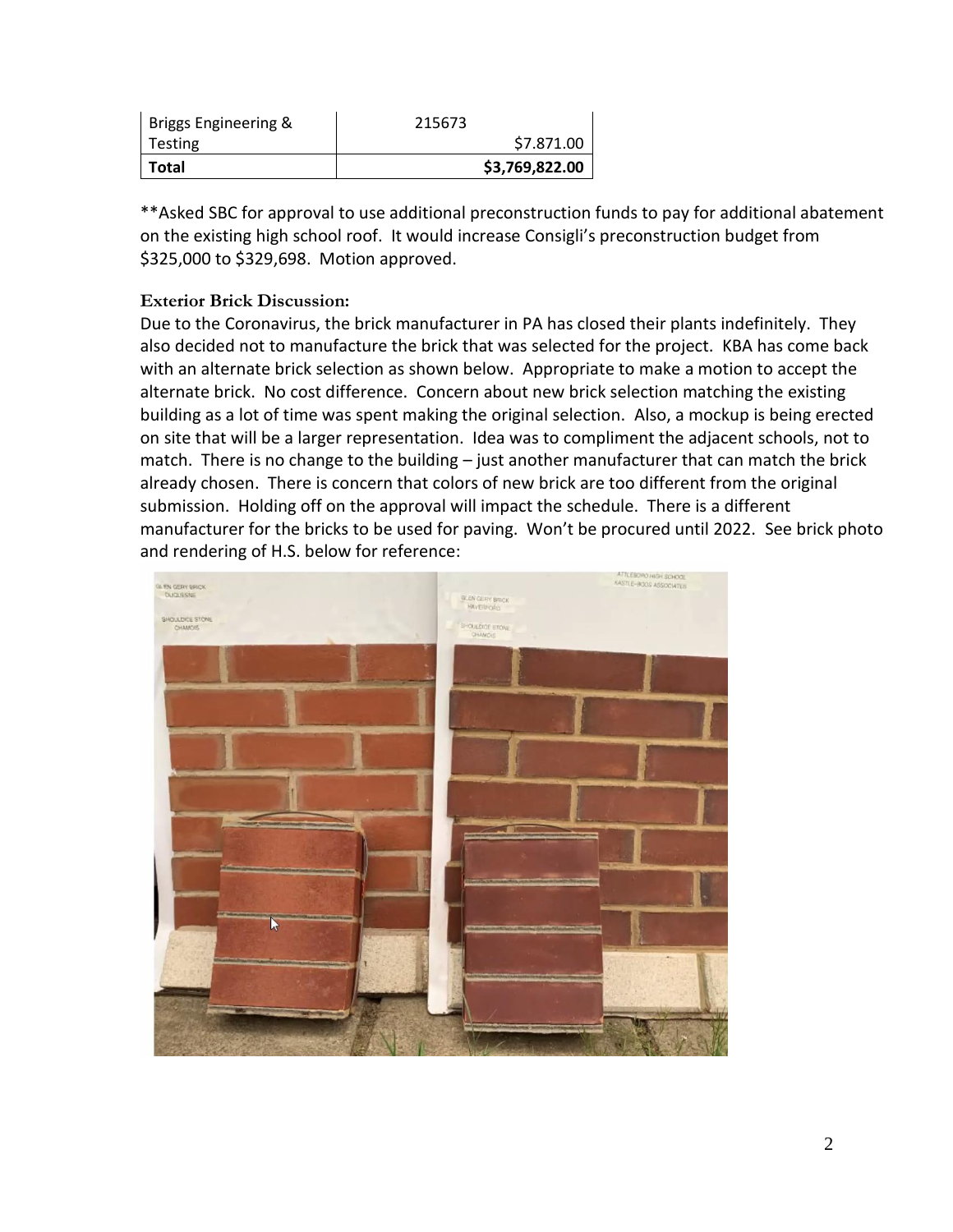#### **Voted on Roll Call 12 yeas-1 nays (S. Withers, A. Acosta, M. Furtado absent) to approve new brick selection**

#### **Project update and review of change request log:**

Main Building: Steel is pretty much complete at this time. Have steel for roof screen walls (large rooftop units will be inside these areas). Masonry walls are up for  $1<sup>st</sup>$  set of stairs. Poured some of the concrete on the roof (most gets membrane roof and insulation). Pouring some of the  $4<sup>th</sup>$  floor tomorrow (big milestone that will open up more work for framers and MEP trades). Will have crane #2 for another week then down to 1 crane (due to logistics). One crane can remain and keep us on track. Continue with underground MEP's and exterior FP loop.

Western Fields: Have stripped all topsoils and will be built back up with the subsurface for the turf. Structures completed in Drummond Street. Large pile of loam is getting trucked off site daily. Goal is around 4<sup>th</sup> of July Astroturf company will begin work on site. Next week fence posts will begin. Finish grading by next week. Turnover date is around 10/15/2020 but talking with turf company to put multiple crews on and finish turf by early September. Would then have to install backstops and landscaping thereafter. Could look at using sections of turf. Overall looking to expedite all of the work at the end. Pump house – existing, mostly used for irrigation purposes which is no longer required. Best idea, most economical and made the most sense is to demo the existing the building and install a bubbler and water bottle filler on a slab fed from the new school. This means a new line would be run from new school over to where new pad would be (meter would be in the new school so can't activate the bubbler until the school is completed). Would have to cut and cap some existing line. Bubbler is a frost proof bubbler that is made to be outside. Finished made to be durable and long lasting. Valve is 4'-0" below grade and drains so it won't ever freeze.

This is the most economically feasible option. There is no additional cost to the project – money was included in budget previously. Important to note that this is to provide drinking water to participants at the field. Currently they are using a hose, the well is not usable and will be filled in.

The infiltration system is active  $-$  not necessarily for the fields but for the new roads  $$ already installed as required by Conservation Commission.

#### **Review of OAL's**

OAL 40 = \$248,105 Window treatments: Walker Specialties (Includes allowances) OAL 42 = \$934,025 PV Array/Carport: Baha Carports (\$289,767) & Griffin Electric (PV's \$492,258) (Includes money for foundations as well).

Both numbers are under the projected budget.

### **Voted on Roll Call 13 yeas-0 nays (S. Withers, A. Acosta, M. Furtado absent) to approve OAL 40 & 42**